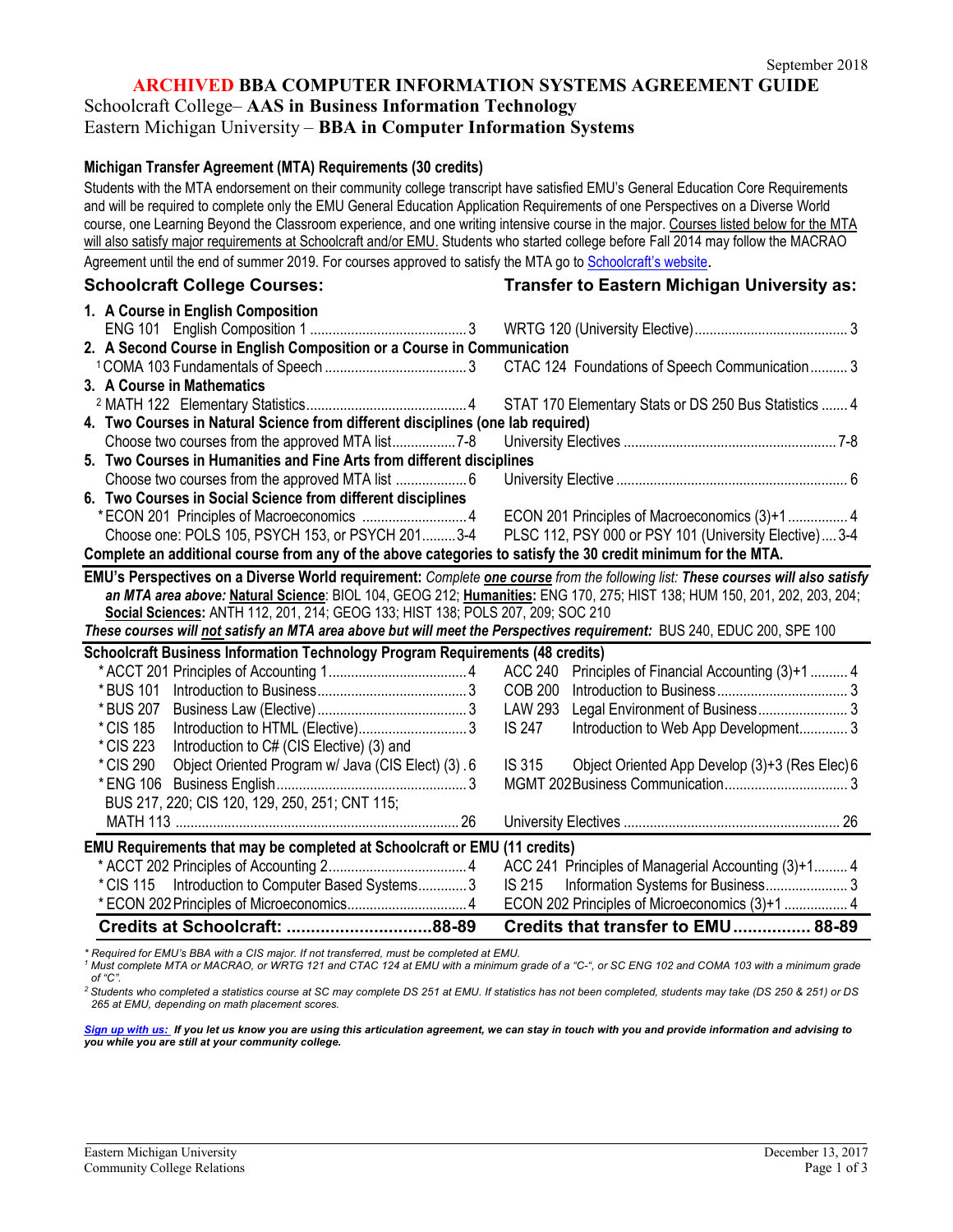#### **ARCHIVED BBA COMPUTER INFORMATION SYSTEMS AGREEMENT GUIDE**

Schoolcraft College– **AAS in Business Information Technology** Eastern Michigan University – **BBA in Computer Information Systems**

### **Completion of EMU's BBA Program**

|                                   | <b>Major Requirements</b>                                                                                                                               | (42 credits)            |  |  |
|-----------------------------------|---------------------------------------------------------------------------------------------------------------------------------------------------------|-------------------------|--|--|
| <b>Business Core (18 credits)</b> |                                                                                                                                                         |                         |  |  |
|                                   | <sup>1</sup> DS 251 Business Stats for Decision Making or (DS                                                                                           |                         |  |  |
| 265)                              | 3                                                                                                                                                       |                         |  |  |
|                                   |                                                                                                                                                         |                         |  |  |
|                                   | MGMT 386 Organizational Behavior and Theory  3                                                                                                          |                         |  |  |
|                                   |                                                                                                                                                         |                         |  |  |
| OM 374                            |                                                                                                                                                         |                         |  |  |
|                                   | Introduction to Operations Management  3                                                                                                                |                         |  |  |
|                                   | <b>Computer Information Systems Major (24 credits)</b>                                                                                                  |                         |  |  |
| <b>IS 320</b>                     |                                                                                                                                                         |                         |  |  |
| IS 350<br><b>IS 380</b>           |                                                                                                                                                         |                         |  |  |
| <b>IS 417</b>                     |                                                                                                                                                         |                         |  |  |
| <b>IS 425</b>                     |                                                                                                                                                         |                         |  |  |
|                                   | IS 449W IS Strategy, Management & Acquisition  3                                                                                                        |                         |  |  |
|                                   |                                                                                                                                                         |                         |  |  |
|                                   | IS 310 Social Media for Business (3)                                                                                                                    |                         |  |  |
|                                   | IS 385 Data Warehousing (3)                                                                                                                             |                         |  |  |
|                                   | IS 405 Web Content Mining (3)                                                                                                                           |                         |  |  |
|                                   | IS 410 Data Mining (3)                                                                                                                                  |                         |  |  |
|                                   | IS 415 Business Mobile Application Development (3)                                                                                                      |                         |  |  |
|                                   | IS 422 Social Media Network Analysis (3)                                                                                                                |                         |  |  |
|                                   | IS 427 Business Process and Identity Management (3)                                                                                                     |                         |  |  |
|                                   | IS 437 Intro to Business Information Technology (3)                                                                                                     |                         |  |  |
| <b>LBC Requirement</b>            |                                                                                                                                                         | $(0-3 \text{ credits})$ |  |  |
|                                   | One Learning Beyond the Classroom (LBC) course or<br>noncredit experience must be completed at EMU.<br>Consult College of Business advisor for options. |                         |  |  |
|                                   |                                                                                                                                                         |                         |  |  |

| * Minimum Credits to Graduate  124 |  |
|------------------------------------|--|

#### *<sup>1</sup> Required Business foundation course. Must be completed before formal admission to the BBA program. Students who completed a statistics course at SC may complete DS 251 at EMU. If statistics has not been transferred, students may take (STAT 170 or DS 250) and DS 251 or DS 265, depending on math placement scores. See page 3 for admission requirements.*

*\* The minimum credits required to graduate is 124 but the total will vary depending on the business discipline completed at EMU and the program completed at SC. If enough credits are not transferred, additional credits will need to be completed at EMU to satisfy the minimum required for graduation.* 

# **Sample Sequence for completing the program**

*DS 251 or 265 must be completed in the first semester at EMU.*

| <b>Fall Semester</b>                 |                                                | (12 credits) |  |  |
|--------------------------------------|------------------------------------------------|--------------|--|--|
|                                      |                                                |              |  |  |
|                                      |                                                |              |  |  |
|                                      |                                                |              |  |  |
|                                      |                                                |              |  |  |
| <b>Winter Semester</b>               |                                                | (15 credits) |  |  |
| IS 320                               |                                                |              |  |  |
| IS 417                               |                                                |              |  |  |
| IS 425                               |                                                |              |  |  |
|                                      |                                                |              |  |  |
|                                      | MGMT 386Organizational Behavior and Theory  3  |              |  |  |
|                                      | <b>Summer Semester</b>                         | (3 credits)  |  |  |
| <b>Fall Semester</b><br>(12 credits) |                                                |              |  |  |
|                                      | IS 449W IS Strategy, Management & Acquisition3 |              |  |  |
|                                      |                                                |              |  |  |
|                                      | OM 374 Introduction to Operations Mgmt3        |              |  |  |
|                                      |                                                |              |  |  |